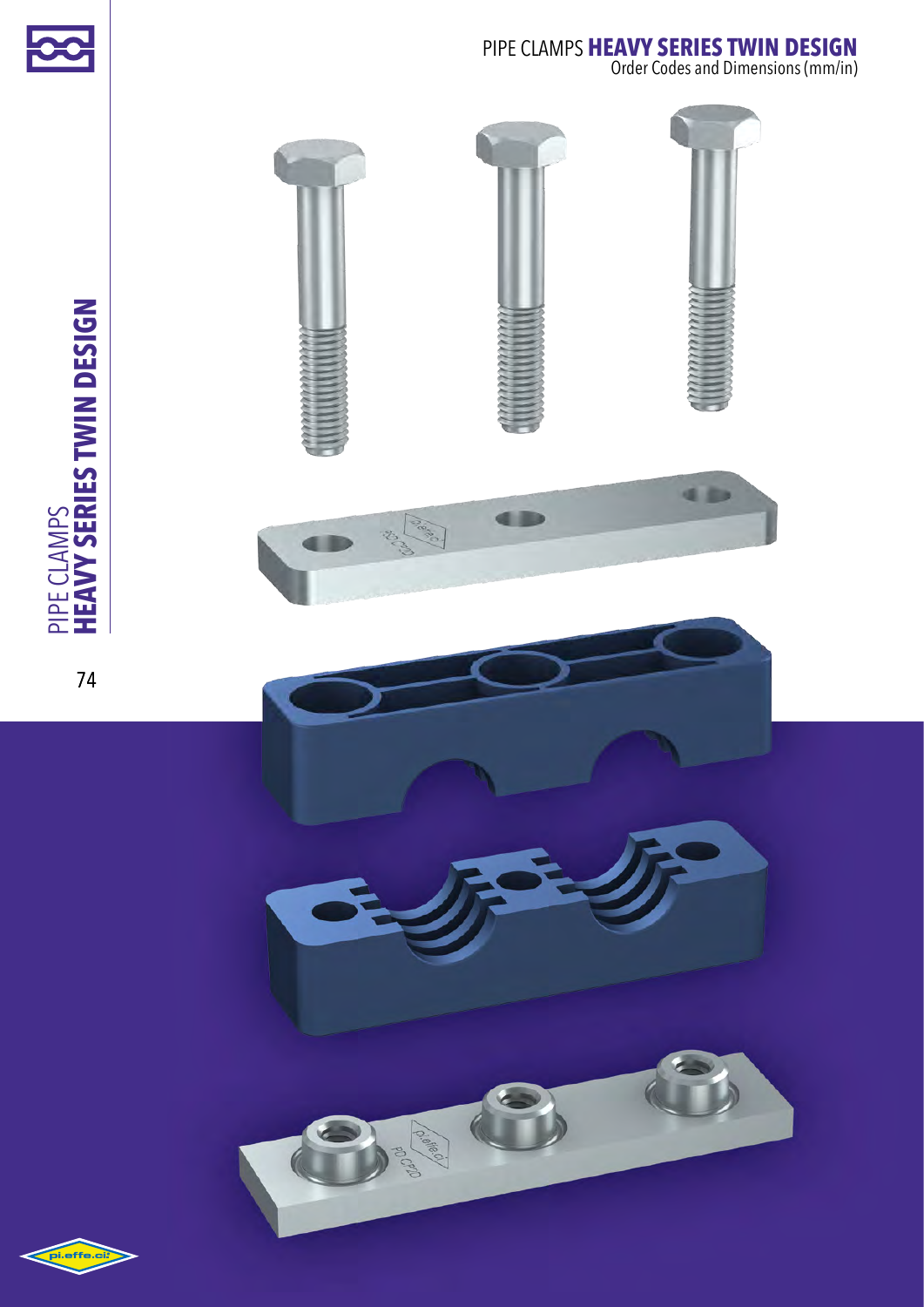## 75

#### **CLAMP**<sub>B</sub> **STANDARD** M



**Polypropylene**  Colour **Blue** Code **PP**



**Polyamide**  Colour **Black** Code **PA**



**Self-extinguishing Polypropylene** Colour **White** Code **AU**

**DIFFERENT DAMETERS AND MATERIALS AVAILABLE ON REQUEST.**

**Other colours available on demand!**

**ON REQUEST, ANY CLAMP BODY CAN BE SUPPLIED WITH TWO DIFFERENT DIAMETERS.**

Clamp body internal surface: **profiled** 

For Material Characteristics, see Technical Appendix (page 143).

#### **COMPONENTS AND A STANDARD** M

**Carbon Steel S 275 JR** with finishing surface in white zinc-coated Fe Zn c8 II.

**Untreated** are available on request.

**Stainless Steel Inox 316L** (X2 CrNiMo 17-12-2) 1.4404 marked with **X** identification code.

The **BBP** track is treated with zinc-coating Fe Zn c8 II.

**Metric thread**: code **M UNC thread**: code **UNC**.

For Material Characteristics, see Technical Appendix (page 143).



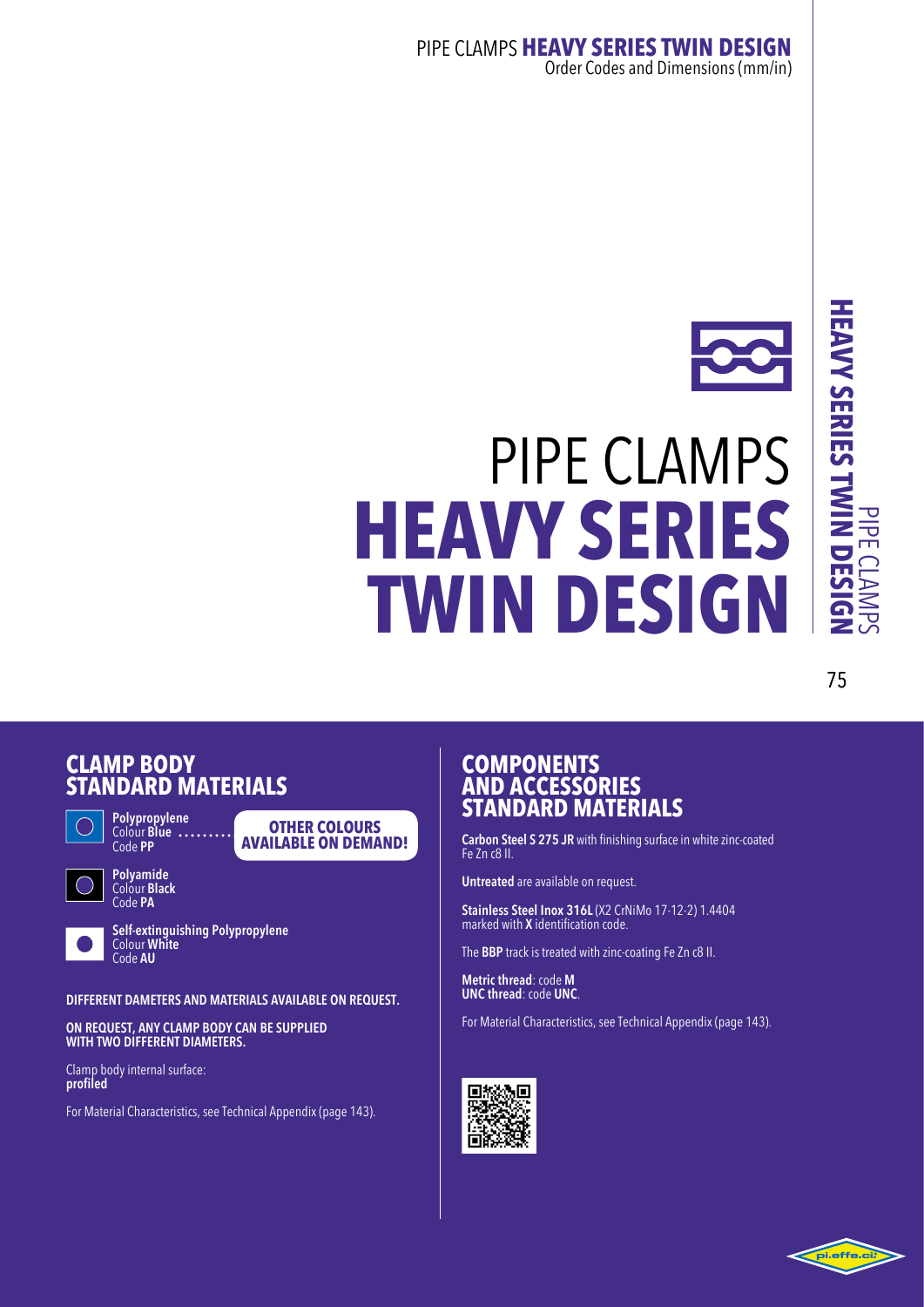

**CP D**

pipe clamps

**LAMPS** 

#### pipe clamps **heavy series twin design** Order Codes and Dimensions (mm/in)

|                    | Code |        | Outside Diameter ØD  |                      | L1      | L2     | L3      | $\boldsymbol{\mathsf{H}}$ | $\mathsf S$  | Width                |
|--------------------|------|--------|----------------------|----------------------|---------|--------|---------|---------------------------|--------------|----------------------|
|                    |      | mm     | nominal<br>bore pipe | $\mathop{\text{in}}$ |         |        |         |                           |              |                      |
|                    |      | 19     |                      | 3/4''                |         |        |         |                           |              |                      |
|                    |      | $20\,$ |                      |                      |         |        |         |                           |              |                      |
|                    | CP2D | 21,3   | $1/2^{\prime\prime}$ |                      | 115     | 90     | 45      | 48                        | $\mathbf{1}$ | $30\,$               |
| <b>TYPE 2 TO 3</b> |      | 22     |                      | 7/8"                 | (4.53") | (3.54) | (1.77") | (1.89")                   | (.04")       | (1.18 <sup>n</sup> ) |
|                    |      | 25,4   |                      | 1 <sup>n</sup>       |         |        |         |                           |              |                      |

76 **Code CP D** (Material PP - PA - AU)





|                                      | <b>ORDER CODE</b>                         |                 |  |  |  |  |  |  |
|--------------------------------------|-------------------------------------------|-----------------|--|--|--|--|--|--|
| <b>CLAMP</b><br><b>BODY</b><br>CODE  | <b>OUTSIDE</b><br><b>DIAMETER</b><br>(mm) | <b>MATERIAL</b> |  |  |  |  |  |  |
| <b>EXAMPLE</b><br>Clamp body type: 2 |                                           |                 |  |  |  |  |  |  |
| Material: PP                         | Outside diameter: 15 mm                   |                 |  |  |  |  |  |  |

Outside diameter: 15 mm Order code: **CP2 D - 22- PP**



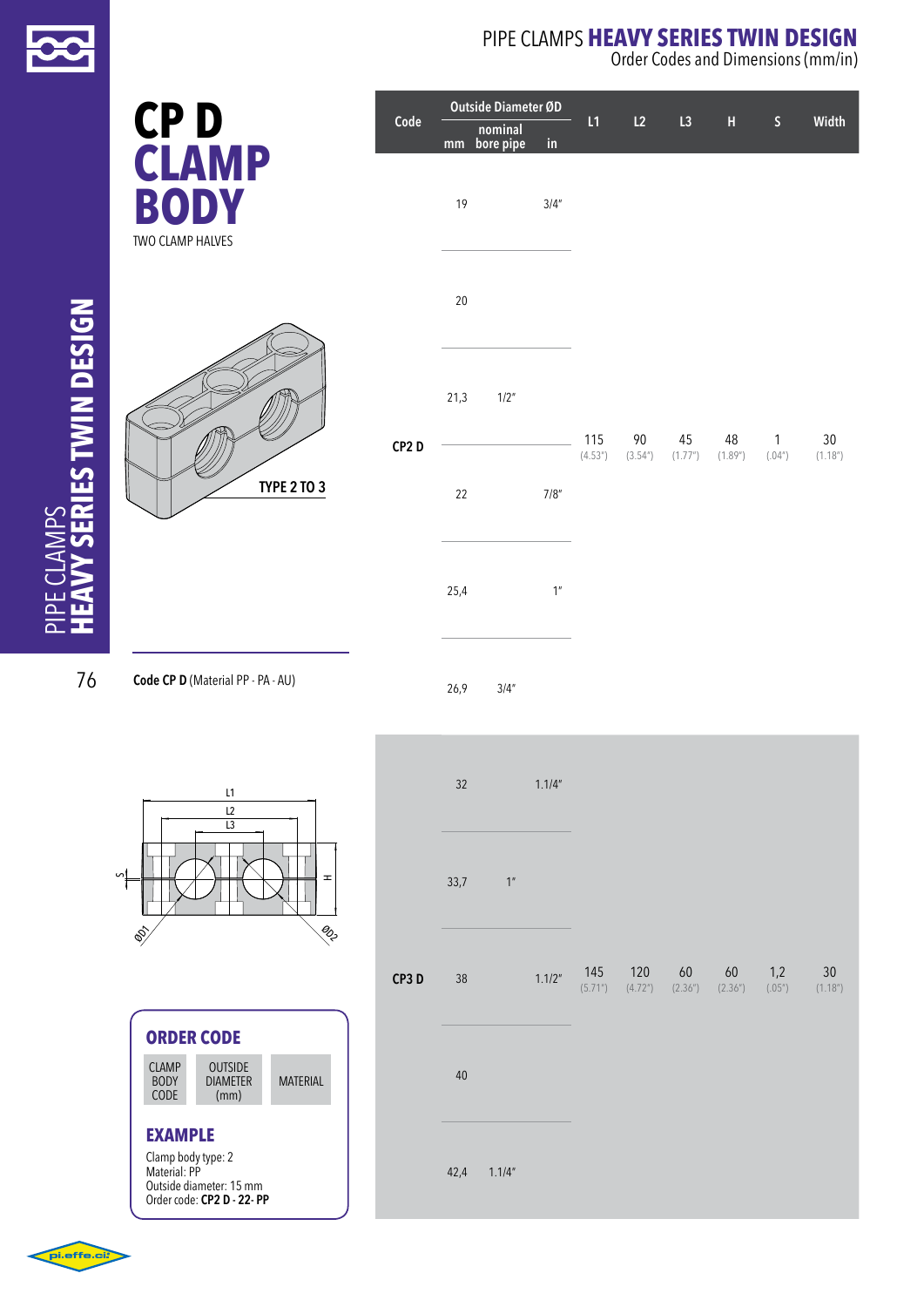Order Codes and Dimensions (mm/in)





two clamp halves



|        |         |                       | L1      |         |             |                       |
|--------|---------|-----------------------|---------|---------|-------------|-----------------------|
| Code   | L1      | L2                    | L3      | H       | $\mathsf S$ | Width                 |
| CP2 DB | 115     | 90                    | 45      | 48      | 1           | 30                    |
|        | (4.53") | (3.54 <sup>''</sup> ) | (1.77") | (1.89") | (.04")      | (1.18 <sup>''</sup> ) |
| CP3 DB | 145     | 120                   | 60      | 60      | 1,2         | 30                    |
|        | (5.71)  | (4.72 <sup>n</sup> )  | (2.36") | (2.36") | (.05")      | (1.18 <sup>''</sup> ) |

**ORDER EXAMPLE CP2 DB - PP**

**Code CPD B** (Material PP - PA - AU)

## **BG rubber bushing**



**Code BG** (Material GM)

**ORDER EXAMPLE BG CP2 B - 15**

|               | Outside Diameter ØD |                      |               |              |                             |
|---------------|---------------------|----------------------|---------------|--------------|-----------------------------|
| Code          | mm                  | nominal<br>bore pipe | $\mathsf{in}$ | ØD1          | Width                       |
|               | 6                   |                      |               |              |                             |
|               | 8                   |                      | 5/16''        |              |                             |
|               | 10                  | 1/8"                 |               |              |                             |
|               | 12                  |                      |               |              |                             |
|               | 12,7                |                      | 1/2"          |              |                             |
| <b>BG CP2</b> | 14                  |                      |               | 25<br>(.98") | 30<br>(1.18 <sup>''</sup> ) |
|               | 15                  |                      |               |              |                             |
|               | 16                  |                      | 5/8"          |              |                             |
|               | 17,2                | 3/8''                |               |              |                             |
|               | 18                  |                      |               |              |                             |
|               | 19                  |                      | 3/4''         |              |                             |
|               | 20                  |                      |               |              |                             |
|               | 21,3                | $1/2$ "              |               |              |                             |
|               | 22                  |                      | 7/8"          |              |                             |
|               | 25                  |                      |               | 38           | 30                          |
| BG CP3        | 26,9                | 3/4''                |               | (1.50")      | (1.18 <sup>''</sup> )       |
|               | 28                  |                      |               |              |                             |
|               | 30                  |                      |               |              |                             |
|               | 32                  |                      | 1.1/4"        |              |                             |

## **HEAVY SERIES TWIL heavy series twin design** pipe clamps

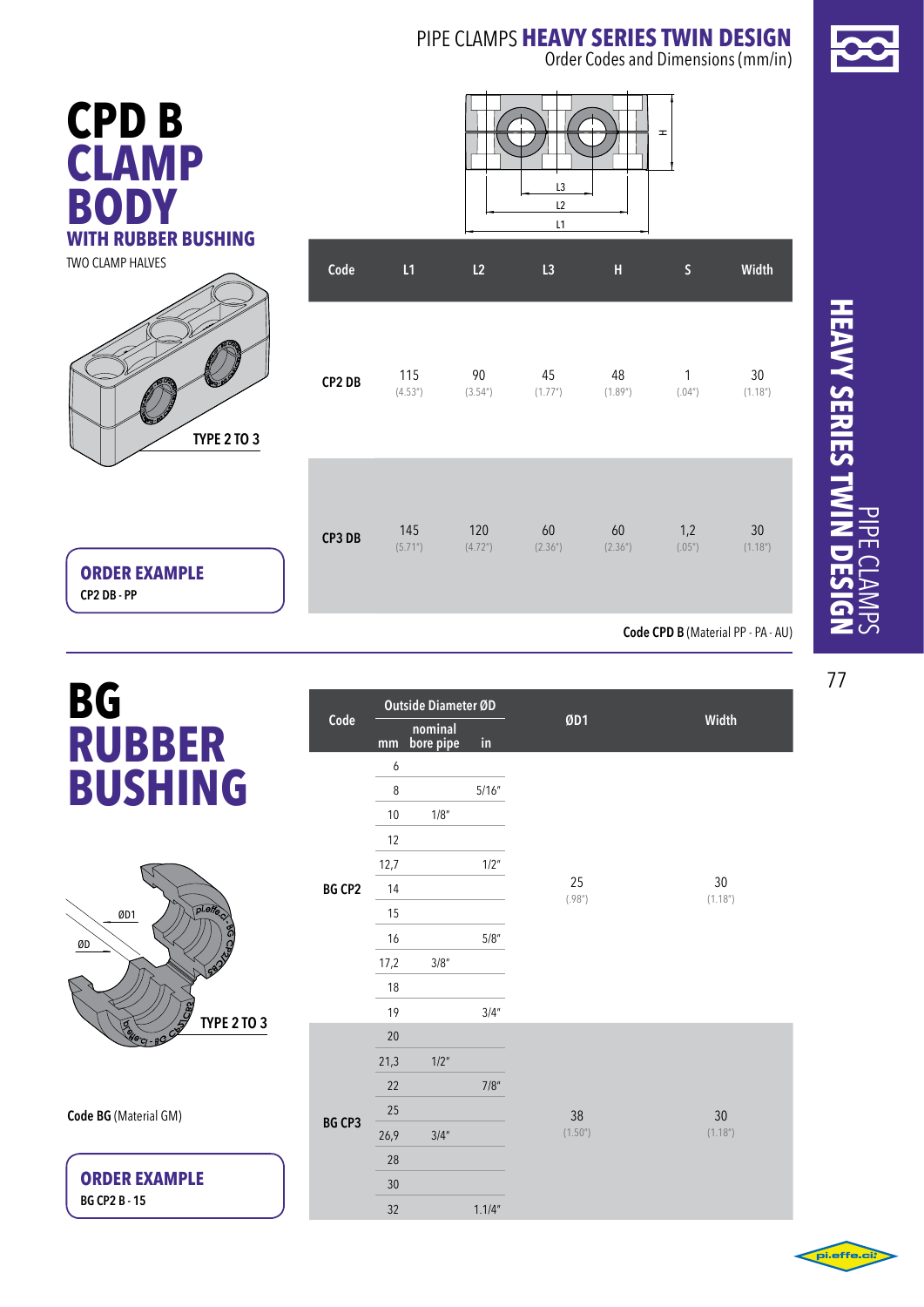

**PD CP WELD PLATE ERIES TWIN DESIGN heavy series twin design**  $\bigotimes$  $\bigcap$ 

78

oi.effe.ci

pipe clamps

LAMPS

|                          | <b>TYPE 2 TO 3</b> |
|--------------------------|--------------------|
|                          |                    |
|                          |                    |
| <b>Thread</b><br>ØD<br>D |                    |
| H                        | U                  |
| L1                       |                    |
| L2                       |                    |
|                          | $\mathbf{a}$       |

**Code PD CPD** (Carbon Steel S 275 JR) **Code XPD CPD** (Stainless Steel AISI 316L).

 $^{\circledR}$ 

 $^{\circledR}$ 

 $\infty$ 

 $^{\circledR}$ 

**PSD CP UPPER PLATE**

| Code                  | L1             | L2                          | B                          | lS.         | ØD           |
|-----------------------|----------------|-----------------------------|----------------------------|-------------|--------------|
|                       |                |                             |                            |             |              |
|                       |                |                             |                            |             |              |
| PSD CP2D<br>XPSD CP2D | 115<br>(4.53") | 90<br>(3.54 <sup>''</sup> ) | 30<br>(1.18 <sup>n</sup> ) | 8<br>(.31") | 11<br>(.43") |
|                       |                |                             |                            |             |              |
|                       |                |                             |                            |             |              |

| ØD |    |          |
|----|----|----------|
|    |    | S        |
|    | L1 |          |
|    | L2 |          |
|    |    | $\bf{m}$ |

 $\bigcirc$ 

**TYPE 2 to 3**

**Code PSD CPD** (Carbon Steel S 275 JR) **Code XPSD CPD** (Stainless Steel AISI 316L). pipe clamps **heavy series twin design**

Order Codes and Dimensions (mm/in)

| Code                | <b>Thread</b><br>D      | L1             | L2                          | B                           | S           | н           | ØD           |
|---------------------|-------------------------|----------------|-----------------------------|-----------------------------|-------------|-------------|--------------|
|                     |                         |                |                             |                             |             |             |              |
| PD CP2D<br>XPD CP2D | M10<br>$(3/8 - 16$ UNC) | 130<br>(5.12") | 90<br>(3.54 <sup>''</sup> ) | 30<br>(1.18 <sup>''</sup> ) | 8<br>(.31") | 8<br>(.31") | 18<br>(.71") |
|                     |                         |                |                             |                             |             |             |              |

**PD CP3D XPD CP3D** (3/8-16 UNC) (6.30") (4.72") (1.18") (.31") (.31") (.71") M10 160 120 30 8 8 18

| <b>PSD CP3D</b>  | 145    | 120                  | 30      | 8      | 11    |
|------------------|--------|----------------------|---------|--------|-------|
| <b>XPSD CP3D</b> | (5.71) | (4.72 <sup>u</sup> ) | (1.18") | (.31") | (43") |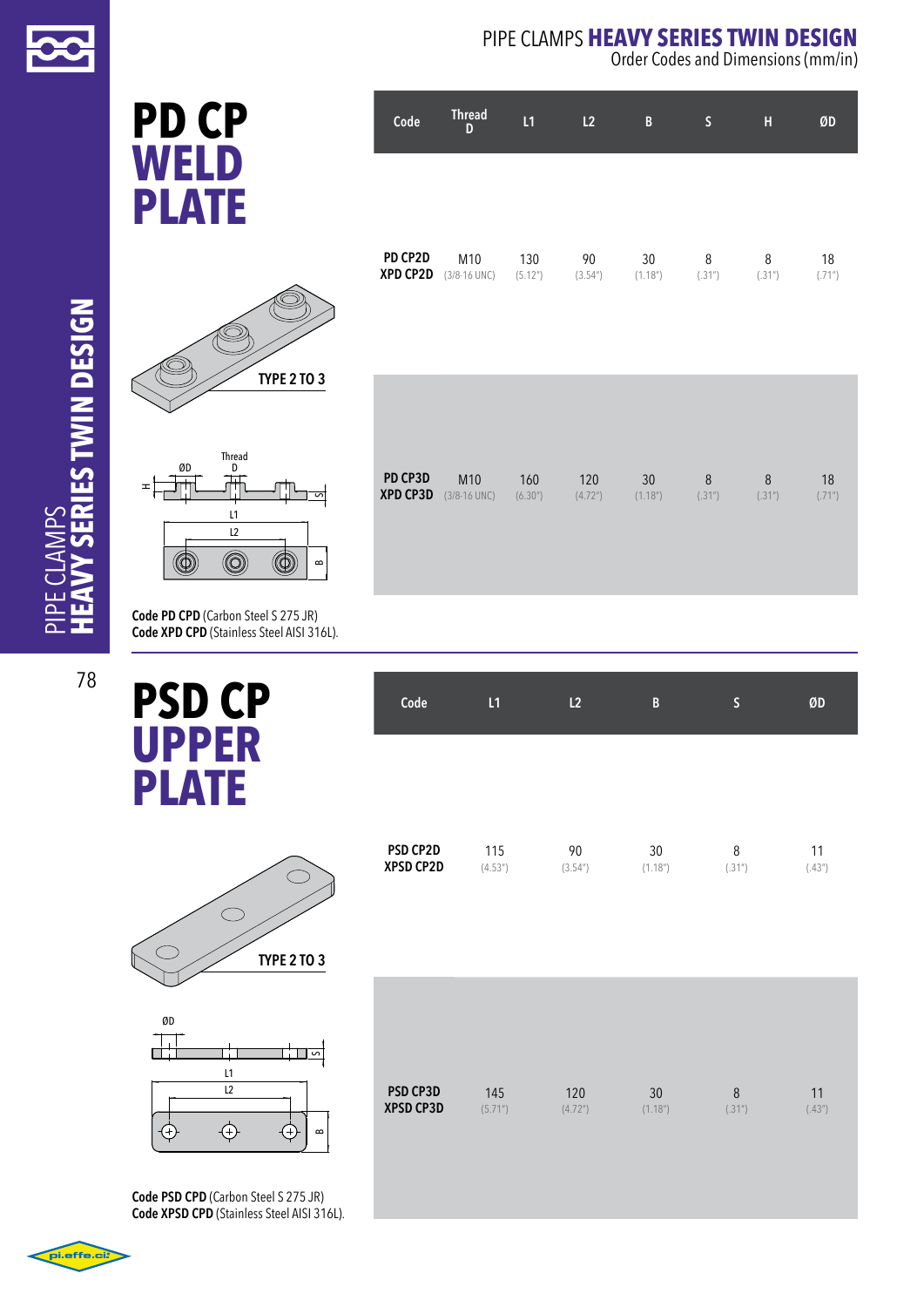Order Codes and Dimensions (mm/in)



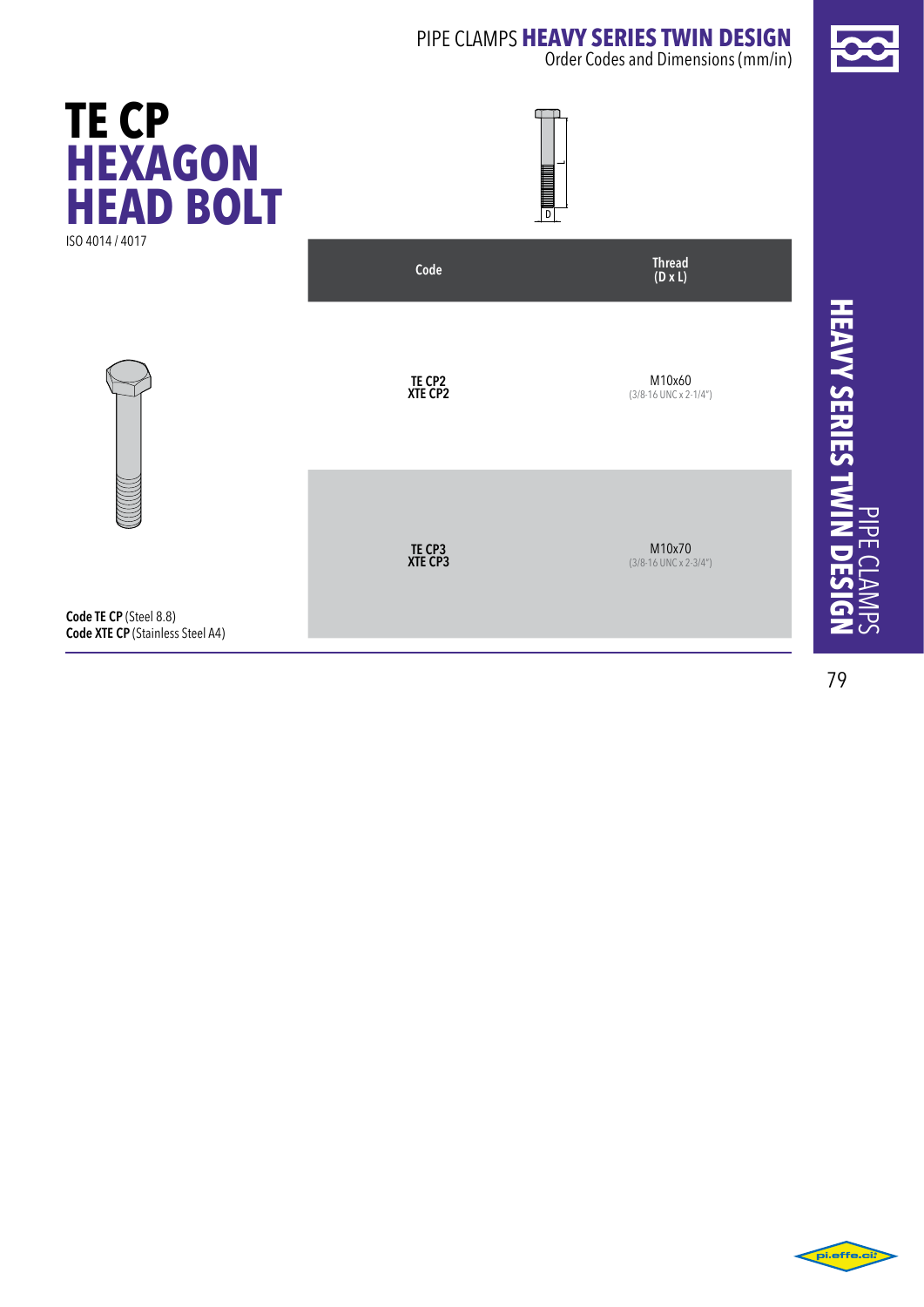

Order Codes and Dimensions (mm/in)

## **VA CP high HEXAGON HEAD BOLT** FOR STACKED CLAMPS



**Code VA CP** (Carbon Steel S 235 JR) **Code XVA CP** (Stainless Steel AISI 316L)

## **PB CPD LOCKIN G PLATE**







| Code                     | <b>Thread</b><br>D      | L1            | L2            | L3           | CH           |
|--------------------------|-------------------------|---------------|---------------|--------------|--------------|
| <b>VA CP2<br/>XVACP2</b> | M10<br>$(3/8 - 16$ UNC) | 65<br>(2.56") | 40<br>(1.57") | 18<br>(.71") | 15<br>(.59") |
|                          |                         |               |               |              |              |

| VA CP3<br>XVA CP3 | M <sub>10</sub>  | 77      | 51      | 18     | 15     |
|-------------------|------------------|---------|---------|--------|--------|
|                   | $(3/8 - 16$ UNC) | (3.03") | (2.01") | (.71") | (.59") |
|                   |                  |         |         |        |        |

| PB CP2D         | 114     | 26                    | 18,5   | 30                    | 16     | 8        |
|-----------------|---------|-----------------------|--------|-----------------------|--------|----------|
| <b>XPB CP2D</b> | (4.49") | (1.02 <sup>''</sup> ) | (.73") | (1.18 <sup>''</sup> ) | (.63") | $.31n$ ) |

**Code L1 L2 L3 B1 B2 S**

| ╱<br><b>TYPE 2-3</b>     |                                              |               |                |               |              |             |
|--------------------------|----------------------------------------------|---------------|----------------|---------------|--------------|-------------|
| $\sim$<br>L1<br>13<br>12 | PB CP3D<br>143<br><b>XPB CP3D</b><br>(5.63") | 40<br>(1.57") | 18,5<br>(.73") | 30<br>(1.18") | 16<br>(.63") | 8<br>(.31") |

**Code PB CPD** (Carbon Steel S 275 JR) **Code XPB CPD** (Stainless Steel AISI 316L).

**ERIES TWIN DESIGN heavy series twin design** pipe clamps

80

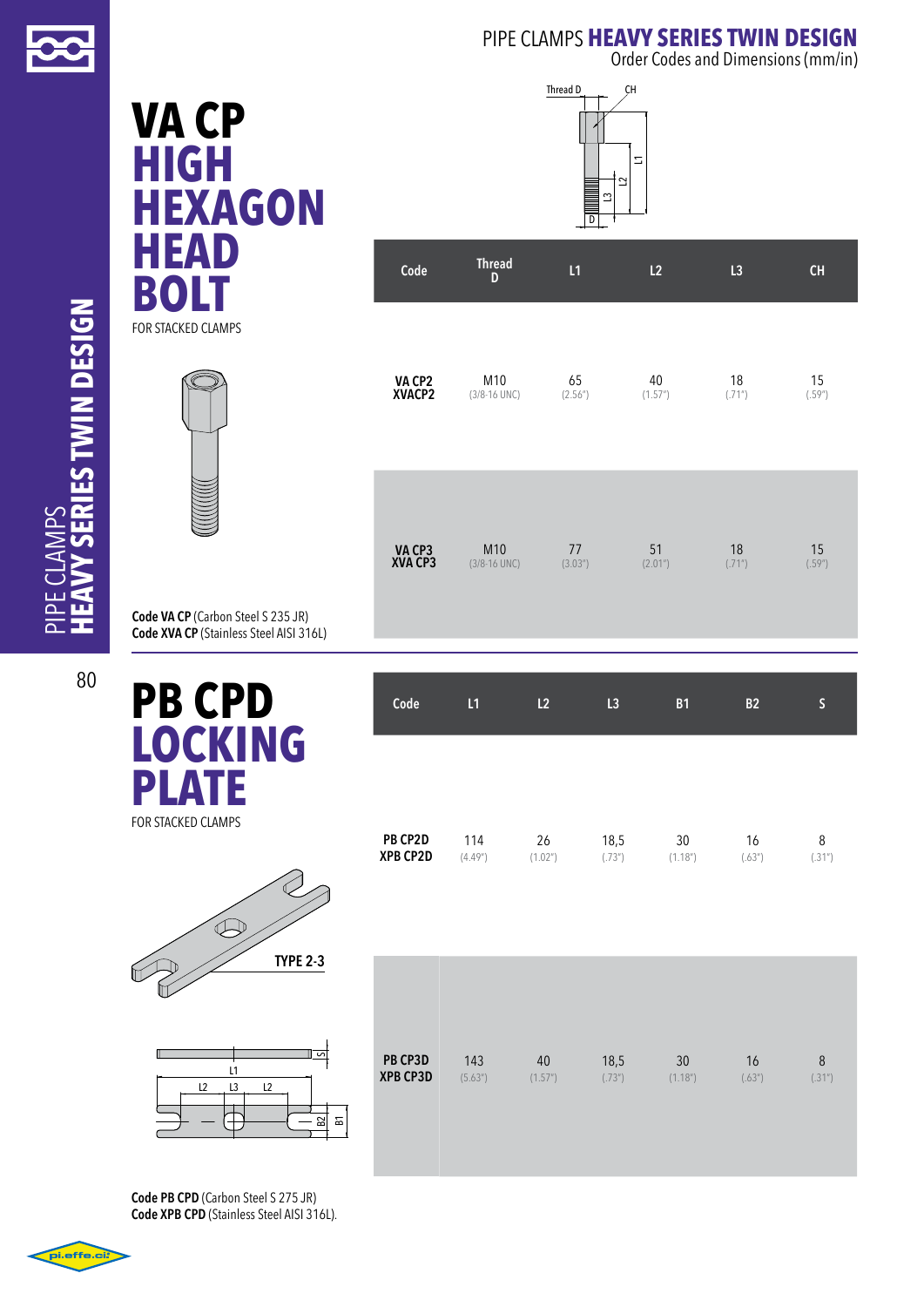Order Codes and Dimensions (mm/in)



**Code BB P** (Carbon Steel S 235 JR) **Code XBB P** (Stainless Steel AISI 316L)

## **DF P+AG RAIL NUT WITH RUBBER RING** for mounting heavy rail

| ØD1<br>₽              |   |
|-----------------------|---|
|                       | 두 |
| ÷.<br>ØD <sub>2</sub> |   |
| Thread D              |   |

**Code ØD1 ØD2 H1 H2 H3 Thread <sup>D</sup> AG**

**HEAVY SERIES TWIL heavy series twin design** pipe clamps

81

![](_page_7_Figure_7.jpeg)

**DF p XDF P + AG** 17,7 22 21 6,6 7,4 M10 15x2,62 (.70") (.87") (.83") (.26") (.29") (3/8-16 UNC) (.59"x.10") **DF P AG**

**Code DF P** (Acciaio S 235 JR) **Code XDF P** (Acciaio Inox AISI 316L)

![](_page_7_Picture_10.jpeg)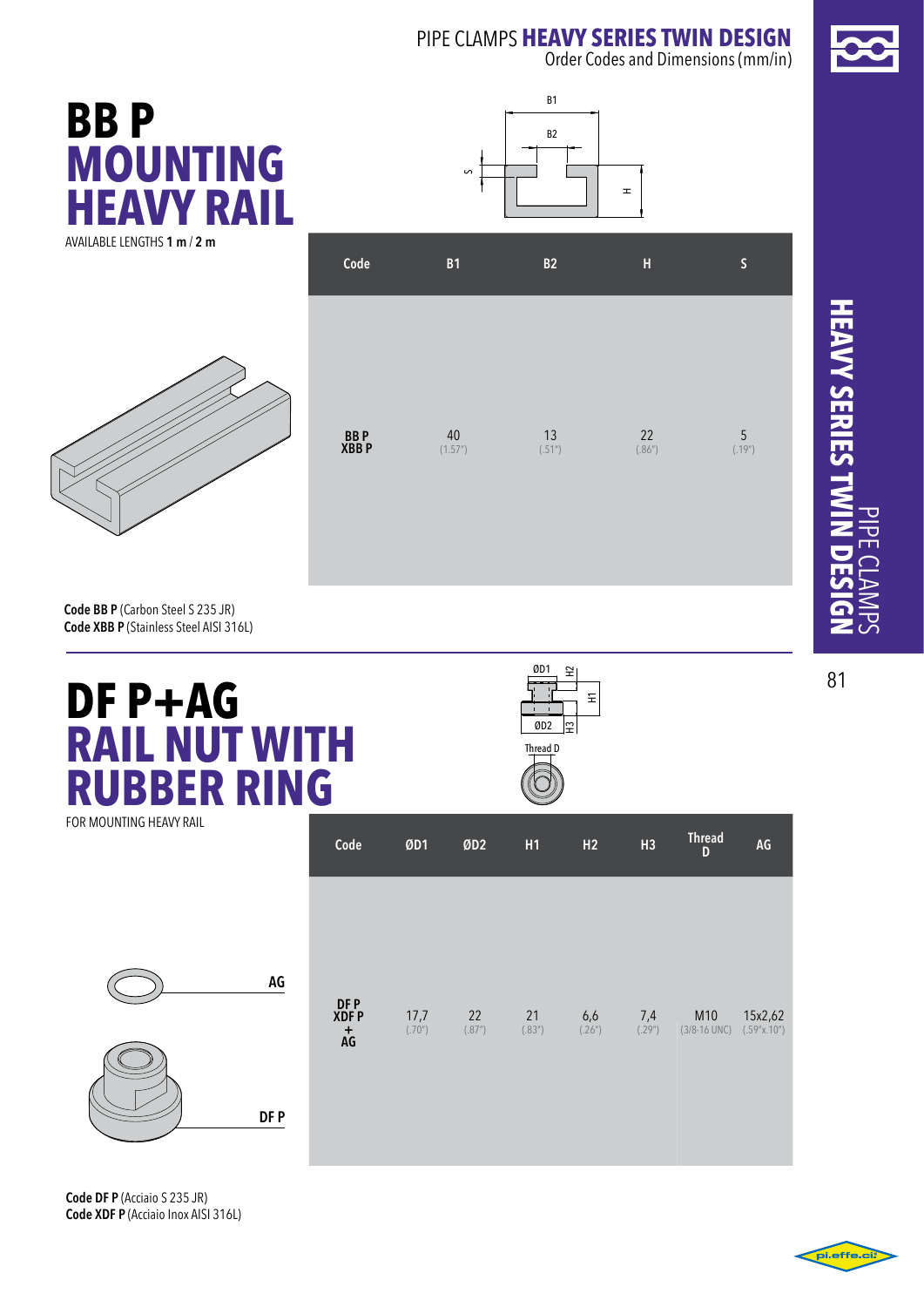![](_page_8_Picture_0.jpeg)

pipe clamps

**IPE CLAMPS** 

pipe clamps **heavy series twin design**

Mounting Examples

## **mounting EXAMPLE 01**

Mounting Example of complete clamp CP3-D in Polypropylene for pipe with outside diameter of 40 mm with single weld plate and upper plate.

## **mounting EXAMPLE 02**

Mounting Example of complete stacked clamp CP3 D in Polypropylene for pipe with outside diameter of 40 mm with single weld plate and upper plate.

#### **N.3 TE CP3 M10x70** Hexagon head bolt **N.3 TE CP3 M10x70** Steel 8.8 Metric Thread Hexagon head bolt Steel 8.8 Metric Thread *Y SERIES TWIN DESIGN* **N.1 PSD CP3D heavy series twin design** Upper plate in S 275 JR **N.1 PSD CP3 D** Surface fihishing Upper plate in S 275 JR white zinc-plating  $\subset$ Surface fihishing  $\bigcap$ white zinc-plating **N.1 CP3D 40 PP** Clamp body **N.1 CP3D 40 PP** (Two clamp halves) in Polypropylene Clamp body (Two clamp halves) in Polypropylene  $\bigoplus$ **N.1 PB CP3D** Locking plate in S 275 JR **N.1 PD CP3D**  Weld plate in S 275 JR **N.3 VA CP3D** Metric thread Stacking bolt m Surface fihishing in Carbon Steel S 235 JR white zinc-plating Metric thread 82 **N.1 CP3D 40 PP** Clamp body (Two clamp halves) in Polypropylene **N.1 PD CP3D**  Weld plate in S 275 JR Metric thread Surface fihishing white zinc plating

![](_page_8_Picture_8.jpeg)